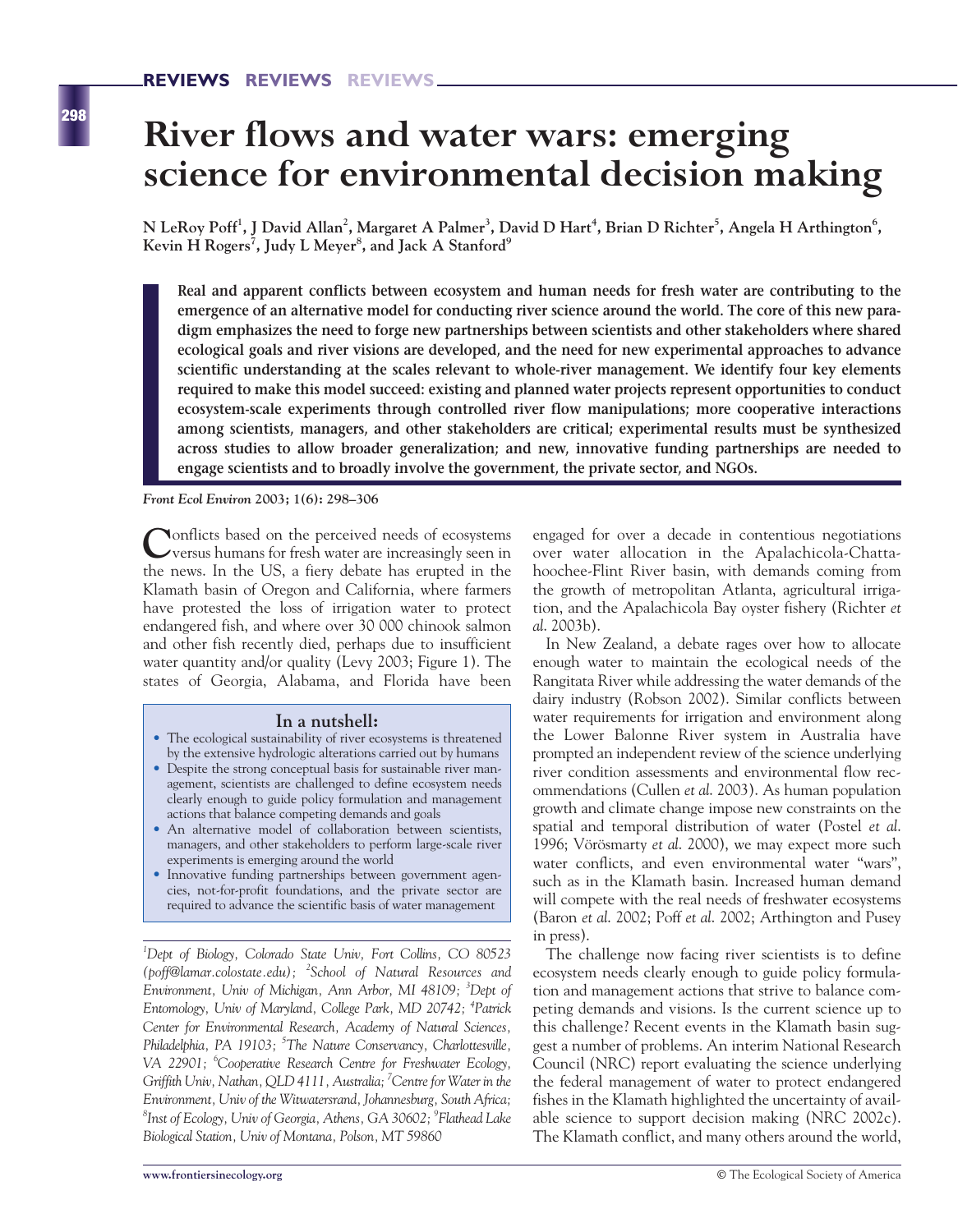provide dramatic evidence that improvements are needed in the science, the decision-making process, or probably both.

Society is clearly willing to invest in flow management for ecological restoration. For example, the Northwest Power Planning Council and Bonneville Power Administration have spent several billion dollars over the past decade on salmon restoration in the Columbia River system, with considerable emphasis on flow and habitat restoration (ISG 2000). The Tennessee Valley Authority has spent more than \$44 million modifying dam operations to increase flows and improve water quality (Bednarek 2002; Figure 2). The 7-day experimental flood of the Grand Canyon in 1996

cost \$2.5 million in lost hydropower revenue (Patten and Stevens 2001). Australia's plans to provide an environmental flow equal to 28% of the mean annual flow for the Snowy River, to restore ecosystem integrity and recreational opportunities, will cost at least US\$216 million (Pigram 2000).

Already, scientists in North America, South Africa, Australia, New Zealand, and Europe are actively advising the public and river managers on the necessary quantity and timing of river flow needed to maintain desired ecological characteristics. Such advice is being provided in diverse political contexts, ranging from the cooperative to the controversial. In the US, scientists have helped guide efforts to recover endangered species in rivers like the Klamath, the Colorado, and the Missouri (NRC 2002b), to restore degraded flagship ecosystems such as the Florida Everglades (Holling *et al*. 1994), and to define the flows needed to protect ecological integrity on federally-owned lands (NPS 1996). In addition, scientists are now being



*Figure 1. Dead salmon in the Klamath River, September 2002.*

asked to project the ecological responses to dam removal in the US (Hart *et al*. 2002), or in Australia's Murray-Darling River Basin, to advise on how to "press dams into environmental service", to provide so-called "environmental flows" (D Blackmore, pers comm). However, the calculus of environmental, economic, and social costs and benefits in many of these restoration efforts is complex, and scientific uncertainty further complicates matters (Pigram 2000; Bunn and Arthington 2002; Stanley and Doyle 2003).

Although society is often willing to invest in the restoration and protection of rivers, there are also high expectations for measurable ecological returns. Over the past decade, scientists have developed a solid conceptual understanding of the importance of natural flows for river ecosystems (Naiman *et al*. 1995; Poff *et al*. 1997; Puckridge *et al*. 1998), and this can provide a strong foundation for large-scale water manipulations and environmental flow restoration strategies (Stanford *et al*. 1996; Arthington



*Figure 2. Improvements in Tennessee Valley Authority dam operations include (left) surface water pumps in the Douglas Reservoir (French Broad River, NC), designed to push oxygenated water from the surface to deepwater turbines, and (right) infuser weirs downstream of Chatuge Dam (Hiawassee River, NC), designed to provide both minimum flow and dissolved oxygen.*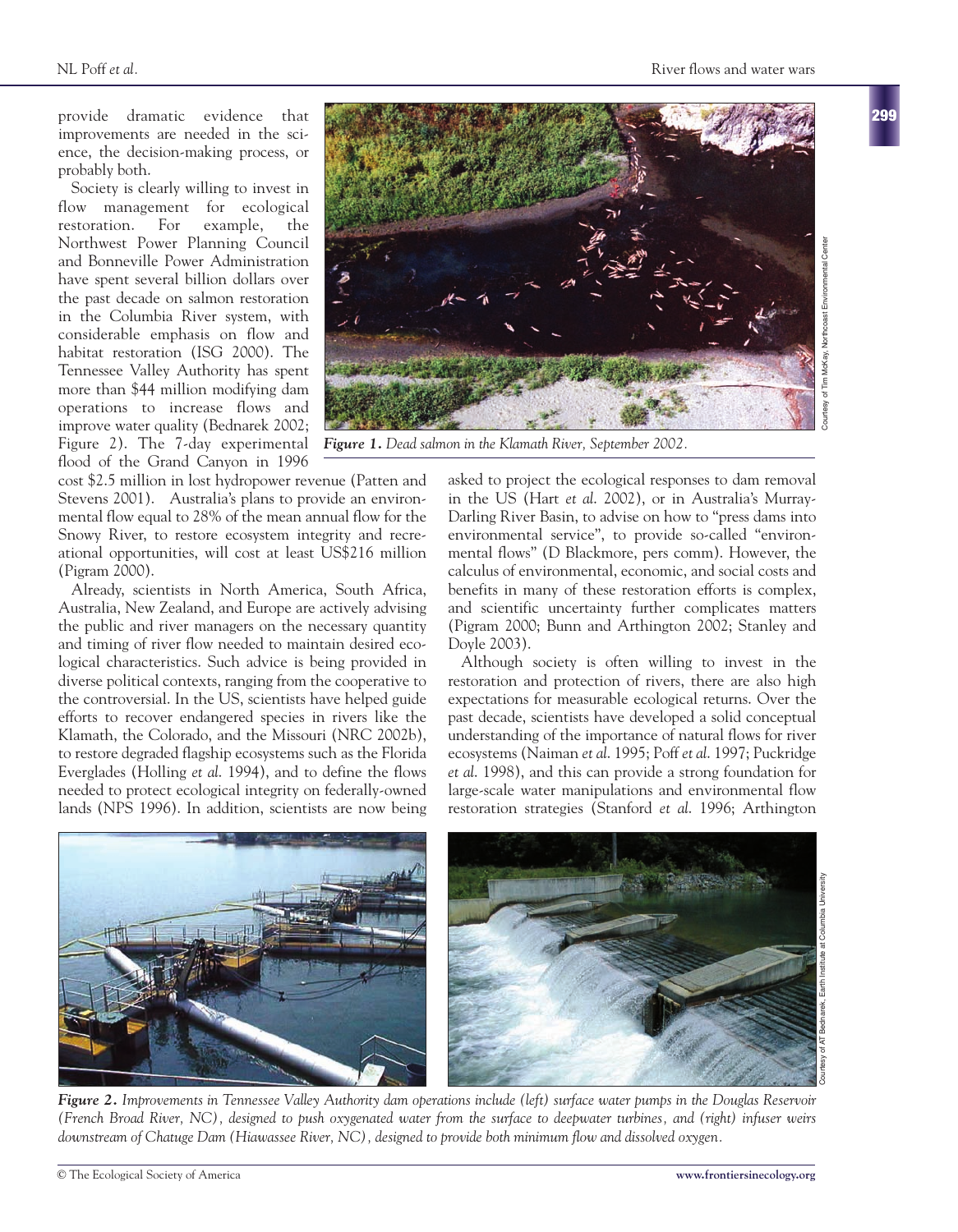



*Figure 3. Conceptual flow diagram illustrating interactions and feedback loops between science, stakeholders, and funders in the pursuit of improved sciencebased policy and management of river ecosystems. This is accomplished by using existing water management structures as opportunities to conduct large-scale learning experiments.*

and Pusey in press). Indeed, the "Natural Flows Paradigm" (Poff *et al*. 1997) is already becoming the blueprint for river corridor restoration and flow management in several countries, particularly Australia and South Africa. However, water managers and other stakeholders are now demanding more than just a strong conceptual understanding to guide the management of individual rivers such as the Klamath. They are asking, how much flow restoration is necessary to ensure ecological sustainability? How natural do flow quantity, seasonal timing, and water quality need to be to achieve the desired ecological outcomes?

New approaches to research, management, and policy development are needed to answer these critical questions. Elements of such approaches are emerging from various countries, with considerable progress being reported at international conferences in the US (Managing River Flows for Biodiversity, Fort Collins, Colorado, July 2001), South Africa (Environmental Flows for River Systems, Cape Town, March 2002), Cambodia (Second Large Rivers Symposium – LARS 2, Phnom Penh, February 2003), and Australia (The Nature, Causes, and Consequences of Variability in Large Rivers, Albury NSW, July 2003). Our growing understanding of two major shortcomings of past scientific investigations has stimulated innovations in the practice of river science. First, conventional research methods (eg small-scale experimentation and large-scale comparative studies) are often insufficient for gaining adequate ecological understanding to support effective decisions for river-specific restoration and management. Second, to achieve desirable ecological outcomes, scientists must also see themselves as partners at the table with resource managers and other stakeholders in a collaborative process, so that scientific understanding, management strategies, and societal goals are effectively integrated.

## $\blacksquare$  **Strengthening roles**

Based on the growing recognition that more effective approaches are needed, we propose four steps to strengthen the roles of science and society in managing rivers (and other fresh waters) to meet human and ecosystem needs. The conceptual framework linking these four steps is presented in Figure 3.

## *Step 1: Implement more large-scale river experiments on existing and planned water management projects*

We have achieved major theoretical advances in our understanding of how streams and rivers function. Nevertheless,

fundamental problems of uncertain knowledge and limited predictive capability continue to beset the science underlying river ecosystem management. This uncertainty arises both from irreducible ecosystem complexity, and from the limited transferability of general ecological understanding to site-specific situations. A learning-bydoing approach therefore becomes a prerequisite for the effective management of complex river ecosystems (Rogers in press). Because extrapolating results from traditional small-scale experiments to the much larger scales relevant to river management requires untested assumptions of transferability in scaling up (Walters and Korman 1999), well-designed, large-scale experiments and monitoring arguably offer the best approach to learning in the long run (Walters 1997). This, of course, is the core principle of adaptive management. Even so, a major limitation in advancing scientific knowledge to guide ecological flow management is the lack of opportunities to conduct large-scale experiments, where whole-system responses can be evaluated at scales that match management actions (Kingsford 2000; Bunn and Arthington 2002). Currently, far too many opportunities are being missed to learn from river flow manipulations at these larger scales.

We argue that water development and river restoration projects should be routinely established as scientifically credible, ecosystem-scale experiments, where water management activities represent treatments to test specific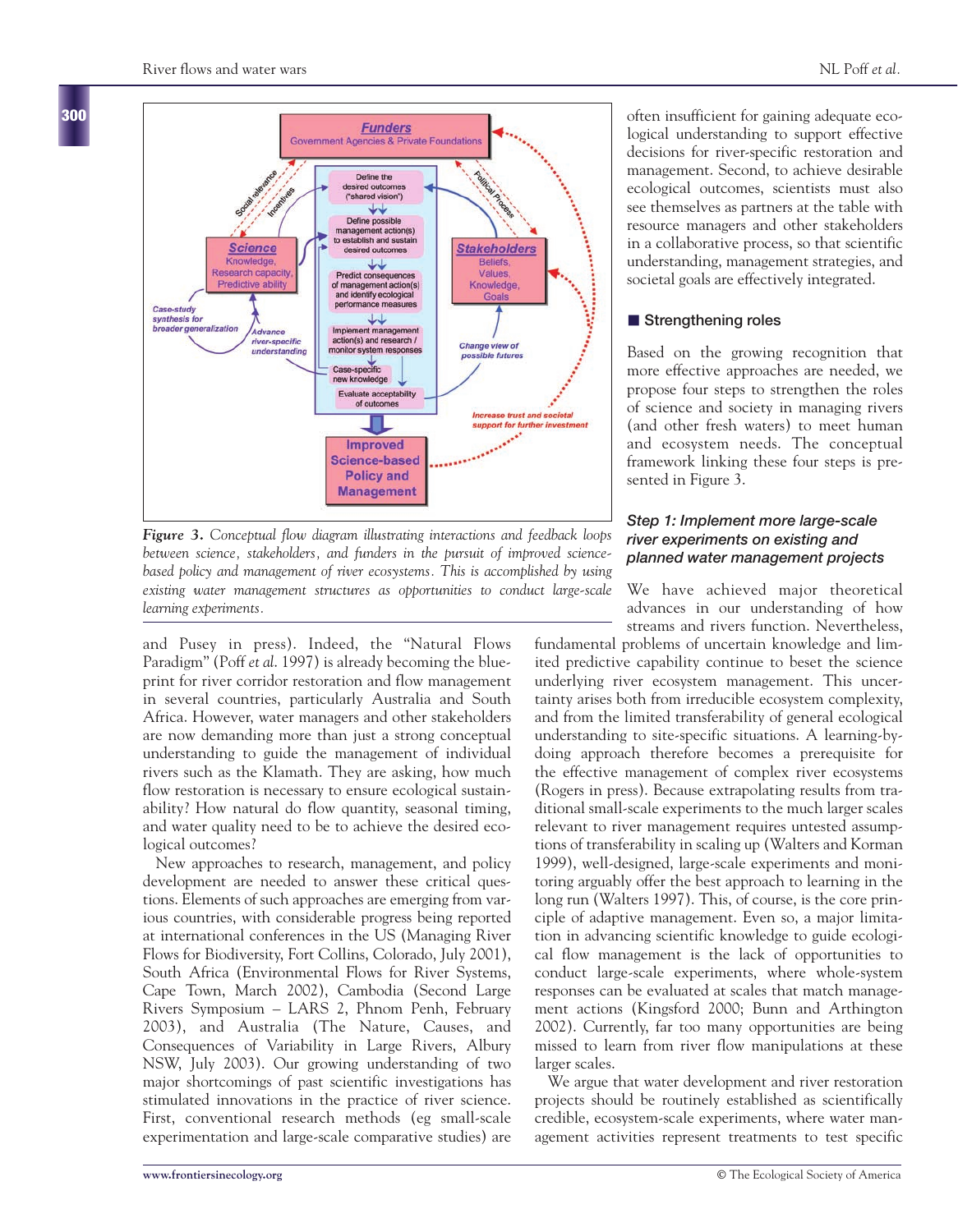ecological hypotheses. The results of such experiments will greatly advance our scientific capacity for ecological prediction, and promote more efficient and ecologically sustainable water management. For example, extensive monitoring in conjunction with the planned 1996 Grand Canyon flood evaluated specific hypotheses and produced new understanding about sediment availability and habitat forming processes, information that is now being used to guide future flow manipulations (Rubin *et al*. 2002). A 5-year research program on the Green River below Utah's Flaming Gorge Dam included experimental flow releases to better establish the specific requirements of endangered fish species, leading to a set of flow and temperature recommendations to guide management of this large river (Muth *et al*. 2000).

Many river basins have multiple impoundments or other types of water developments that cumulatively alter flow regimes (Pringle 2001). We should therefore also seek opportunities to conduct experimentation at the scale of entire river basins, taking into account spatially distributed water control struc-

tures (Figure 4). For example, by coordinating critical components of the natural flow regime (such as high flow pulses at specific times) across multiple water control structures, we could assess ecological benefits relative to existing conditions in a powerful, integrated manner across many ecological scales. Current efforts in the Yakima River in Washington State (Stanford *et al*. 2002) provide an encouraging example, as do some governmental programs aimed at coordinating restoration activities for large river basins. For example, in Australia's Murray-Darling River Basin, a federal initiative has established a community–government partnership "to promote and coordinate effective planning and management for the equitable, efficient, and sustainable use of the water, land, and other environmental resources", using adaptive management (MDBI 2003). The California Bay–Delta Program represents a similar initiative in the US (CALFED 2001).

Experiments are powerful agents for learning, but even the best designed experiment cannot resolve all the scientific uncertainty associated with an ecosystem's response to human manipulations. Indeed, scientists have recently criticized ecosystem management for its overemphasis on experimentation (Holling and Allen 2002). Furthermore, the use of the word "experiment" may raise concerns among managers and stakeholders who are uncomfortable implementing actions with uncertain outcomes. Neutral language, such as "researching ecosystem response to a change in driving variables", may more effectively moti-



*Figure 4. Dam operations in the upper Colorado River basin have altered natural river flow patterns to varying degrees. Richter* et al. *(1998) assessed alterations in natural hydrologic conditions important to river ecosystem structure and function for the Colorado and Green rivers. River segments shown in blue were not evaluated.*

vate them. Clearly, other valid modes of scientific inference, such as comparative and correlative studies (Pickett *et al*. 1994), represent essential elements in advancing river science (see Step 3 below). Nonetheless, experiments provide learning at the appropriate scale with the potential to discriminate between competing hypotheses (Holling and Allen 2002) and must therefore be pursued if we are serious about fine-tuning river management for ecological sustainability. Dismissing large-scale experiments as too socially intrusive or "risky" represents a misunderstanding of science's role in sustainable management.

A medical analogy illustrates this important point. Adopting experiments as a mode of learning is analogous to the widely accepted practice of using clinical trials with human subjects (also complex systems) in the hope of improving medical therapies. Experiments in resource management should not reflect the engineering model of a quick fix to the problem, but rather the medical model of engaging the problem in all its complexity, with the intention of achieving more efficient pathways towards sustainability (M Healey, pers comm).

## *Step 2: Engage the problem through a collaborative process involving scientists, managers, and other stakeholders*

Clearly, an effective study design is essential to maximize the lessons learned from large-scale ecosystem manipula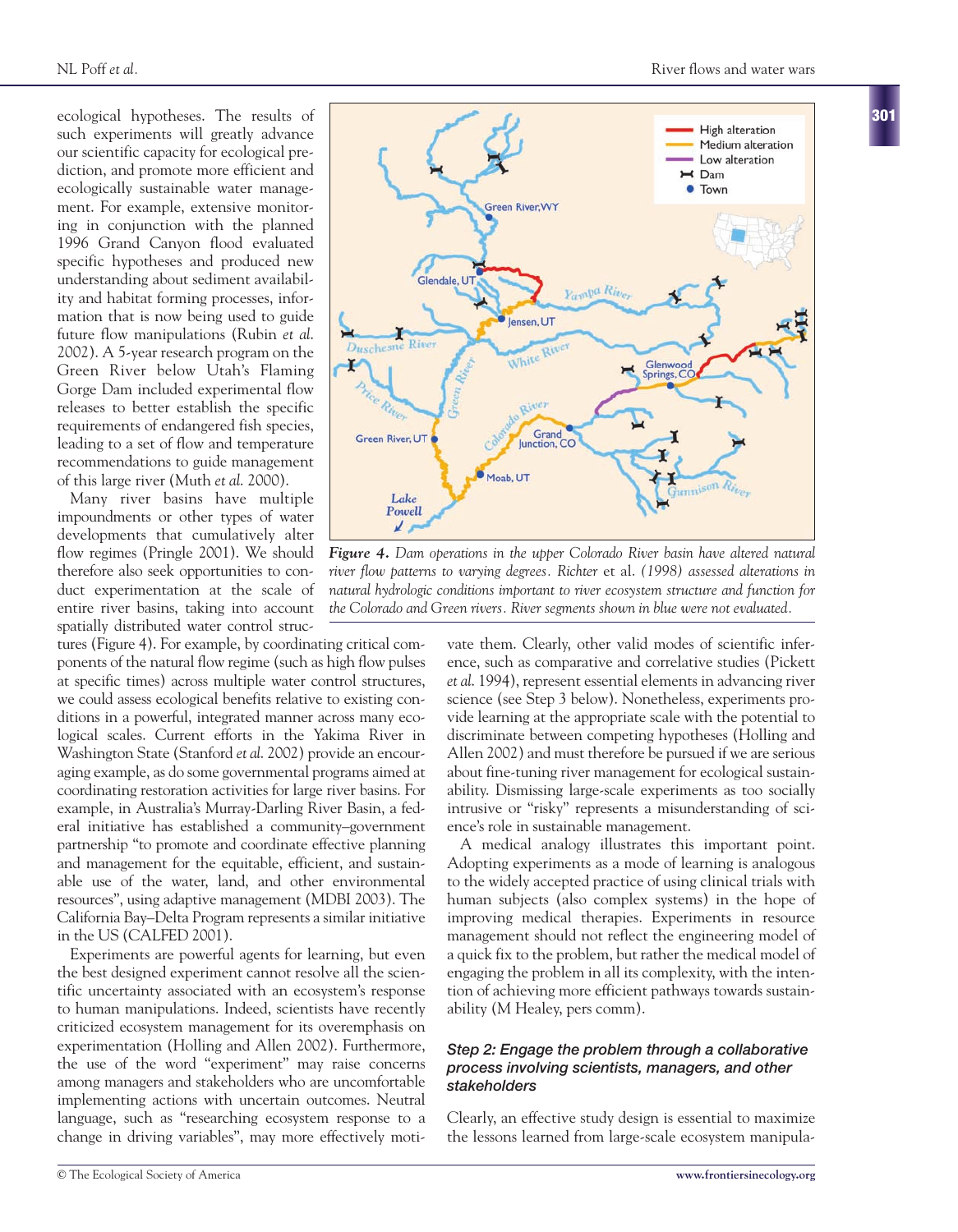**302**

tions. This can only occur if two conditions are met, both of which represent challenges to the prevailing culture of science. The first bears on how scientists interact with each other in advancing scientific understanding. The second relates to how scientists interact with other stakeholders, managers, and regulators in any ecologically and socially complex management experiment.

First, river science obviously comprises multiple disciplines, so interdisciplinary scientific teams must be involved from the outset (NRC 2002a). Exclusion of key disciplines or post facto integration of teams is inefficient at best and doomed to failure at worst (Benda *et al*. 2002). Not only must biologists of various subdisciplines interact with physical scientists such as hydrologists and geomorphologists, but social science knowledge about human values, perceptions, behaviors, and institutional culture also need to be integrated into the science that guides river management (Naiman *et al*. 2002; Nilsson *et al*. in press). With such integration, science can better inform the decision-making process, despite the complexity of coupled human–natural systems. Interdisciplinary teams can construct various options, so that the uncertain outcomes of proposed actions can be weighed against a wide range of possible outcomes and alternative actions (Carpenter 2002; King *et al*. in press). Scientific uncertainty is thus positively transformed into information that can promote hypothesis generation, experimentation, and improved decision making (Bradshaw and Borchers 2000).

Second, there is growing recognition that the role of the scientist as a disinterested expert fails when confronting complex (or "wicked") problems typical of managing ecosystems for both ecological sustainability and societal needs (Ludwig 2001; Rogers in press). Attempts by scientists to avoid ecological complexity by focusing on relatively simple questions with narrow technical solutions (such as minimum environmental flow needs for individual, well-studied species) run the risk of undermining societal confidence in science's ability to contribute insightfully to solving difficult environmental problems. Indeed, science alone cannot "solve" environmental problems, because there are a multitude of legitimate perspectives and desired outcomes that defy objective, technical resolution (Allen *et al*. 2001; Ludwig 2001). We emphasize, however, that scientists need not sacrifice the validity of their advisory and decision-making roles, but to be effective they must be willing to work with other stakeholders towards common goals in a more democratic process (Ludwig 2001; Rogers in press).

Indeed, this interaction with other stakeholders is essential because ecological systems are inextricably coupled with social systems (Folke *et al*. 2002; Pfirman and AC-ERE 2003). This coupling provides a context not only for how scientists design experiments and test models, but also for exploring what is desired and what is achievable in a given ecological, social, and political context (Folke *et al*. 2002). Flow management for rivers in Kruger National Park, South Africa, offers an excellent

example of how science and stakeholder values have been integrated in setting ecological goals. River scientists facilitated discussions among a range of water users outside the park to develop a consensus vision for the ecological health of the park's river ecosystems. Qualitative stakeholder objectives were translated into quantitative management targets (Rogers and Bestbier 1997) that now guide water allocation in the river basins. In the US, flow releases in the Colorado River have also involved early engagement of science in an experimental mode, with extensive participation of stakeholders, including federal and state agencies, energy production organizations, Native American tribes, and recreational and environmental organizations (GCMRC 2003). As another example, university scientists, Nature Conservancy staff, and the US Army Corps of Engineers are currently compiling and assessing biophysical information on the Savannah River in South Carolina and Georgia, to develop flow prescriptions for long-range water allocation planning that the Corps facilitates (Richter *et al*. 2003b).

One of the grand challenges to effectively creating collaborative partnerships lies in the organizational mindset and culture of the collaborating partners. Panel 1 contrasts the leadership style, organization structure, and culture of conventional (traditional) versus adaptive approaches to problem definition, goal setting, and decision making. For scientists, participation in this adaptive management framework requires a willingness to acknowledge uncertainty and draw more qualitatively on the latest scientific knowledge, and even to give a best guess as to how to proceed (Rogers in press). Involvement in such processes can be very time consuming and may draw researchers into situations where stakeholder conflict can arise. Professional incentives and safeguards are therefore needed, to ensure that capable researchers actively participate. It is important that peers and colleagues respect and acknowledge researchers, as a professional incentive, although this is often not the case. At a more interpersonal level, if managers and other collaborating stakeholders express a willingness to participate in a more equitable and cooperative process of problem definition, goal setting, and decision making, then scientists will be more encouraged to commit to active involvement.

### *Step 3: Integrate case-specific contextual knowledge into broader scientific understanding*

Well-designed experiments, like those occurring in the Grand Canyon, represent case studies that provide raw material for new generalizations about river management and restoration. A major challenge in the synthesis of such case studies lies in accounting for the local human–natural contexts of individual cases that may be difficult to translate into broader generalization. Some variation in outcomes of management experiments is to be expected; our knowledge base must therefore be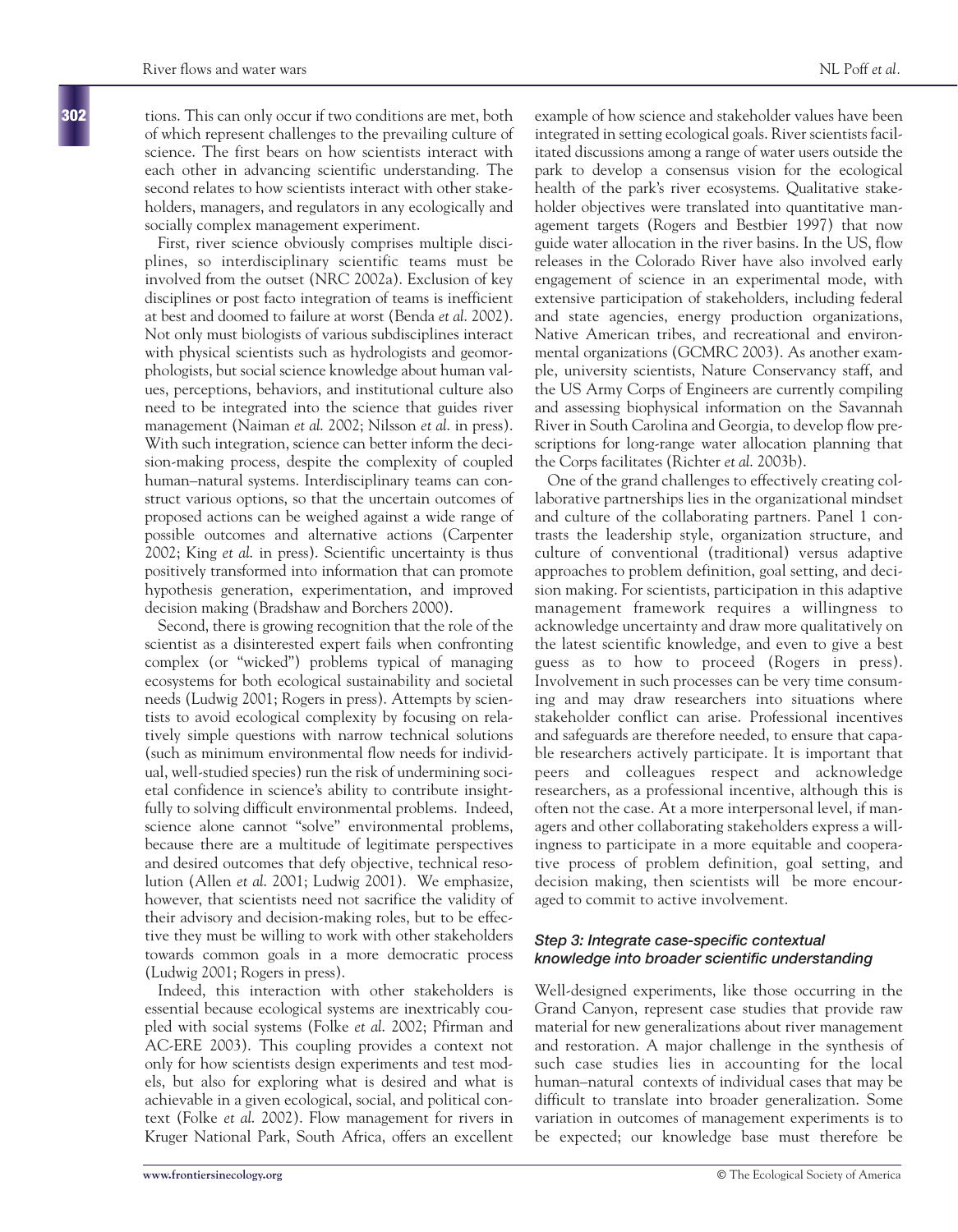#### **Panel 1. Changing the organizational mindset for catchment management**

Solutions to environmental problems require not only the best efforts of scientists, but collaborative problem definition, goal setting, and decision making. An active partnership of scientists, managers, and society (ie all stakeholders) is necessary because problems such as water conflicts are multidimensional and multidisciplinary. This table outlines critical changes that are needed. Adapted from Rogers, Roux, and Biggs' (2000) discussion of lessons from bureaucracies, business, and resource management.

|                  | <b>Conventional bureaucracies</b>                                                                                                                                                                                                                                                                                     | <b>Adaptive organizations</b>                                                                                                                                                                                                                                                                                                                                                                                                                                                                                                |
|------------------|-----------------------------------------------------------------------------------------------------------------------------------------------------------------------------------------------------------------------------------------------------------------------------------------------------------------------|------------------------------------------------------------------------------------------------------------------------------------------------------------------------------------------------------------------------------------------------------------------------------------------------------------------------------------------------------------------------------------------------------------------------------------------------------------------------------------------------------------------------------|
| Leadership style | Primarily command-and-control<br>Transactional/paper shuffling<br>Generative (designer, teacher, steward)                                                                                                                                                                                                             | Primarily to coordinate and facilitate                                                                                                                                                                                                                                                                                                                                                                                                                                                                                       |
| Structure        | <b>Functional hierarchies</b><br>Vertical communication<br>Work for one boss                                                                                                                                                                                                                                          | Dynamic teams with blurred boundaries<br>Horizontal dialogue<br>Work with colleagues across boundaries                                                                                                                                                                                                                                                                                                                                                                                                                       |
| Culture          | Thinking at the top, doing at the bottom<br>Collect data and manage information<br>Follow rules and regulations<br>Internal competition<br>This-is-our-product/empire syndrome<br>Observe and criticize mistakes<br>Rather make no decision than a wrong one<br>View uncertainty, complexity and change as<br>threats | Develop common purpose through collaborative goal setting<br>Generate, codify, and transfer knowledge<br>Driven by vision and values<br>Integrated operations across stakeholder-service provider<br>boundaries<br>Enthusiastic sharing of knowledge (trust and openness)<br>Learn and adapt through hypothesis testing and critical reflection<br>Recognize when new knowledge allows you to make the next<br>better decision<br>Treat uncertainty, complexity, and change as opportunities<br>for learning and improvement |

informed by many more case studies across diverse settings. Individual river experiments need to be integrated into a broader, comparative framework that sustains an adaptive cycle of general understanding, which in turn supports hypothesis testing that feeds back into generalization (Holling and Allen 2002; Figure 3).

Unfortunately, many current opportunities are already being lost. For example, to date only a handful of the more than 500 dam removals in the US have been initiated to achieve specified ecological goals. Moreover, few of these removals have been accompanied by scientific studies (Hart *et al*. 2002; Figure 5). Even had this more often been the case, the difficult task of broader synthesis would still be required. Typically, this synthetic step is not taken, even where opportunities present themselves. In the Missouri River Basin, for example, the NRC reports that thousands of small-scale studies exist, but they have not been integrated to address complex ecosystem management issues, making decisions more difficult and contentious (NRC 2002b). The challenge of integration is not trivial, but new techniques hold promise for integrating disconnected case studies to guide ecosystem management. For example, fuzzy cognitive mapping (Hobbs *et al*. 2002) can be used to distill expert scientific judgments about ecosystem components and interactions to identify effective management strategies that account for stakeholder concerns. Bayesian networks, which express complex system behavior probabilistically, also facilitate predictive modeling based on knowledge and judgment. They thereby enhance basic understanding without requiring prohibitive amounts of detail (Reckhow 1999).

# *Step 4: Forge new and innovative funding partnerships*

Lack of funding for the scientific process described here is one major reason for the paucity of effective case studies. Such research may seem too mission-oriented for agencies like the US National Science Foundation, whereas many agencies that fund large-scale river management (eg US Corps of Engineers, Bureau of Reclamation) do not have a mandate to conduct research that assesses ecological outcomes. We need innovative funding mechanisms to enable the science required to successfully guide and evaluate river management decisions with ecological and societal consequences. While there has been some recent increase in funding for investigations of the complex interactions between human and natural systems (Pfirman and AC-ERE 2003), there are still far too few opportunities to focus research on real-world conservation and management actions, and thus to simultaneously expand our understanding and improve the basis for decision making (NRC 2002a; Arthington and Pusey in press).

River science offers an excellent arena for creating unconventional funding partnerships, because society will continue to invest immense sums of money to operate the water infrastructure. We believe that this societal investment should be extended to facilitate large-scale learning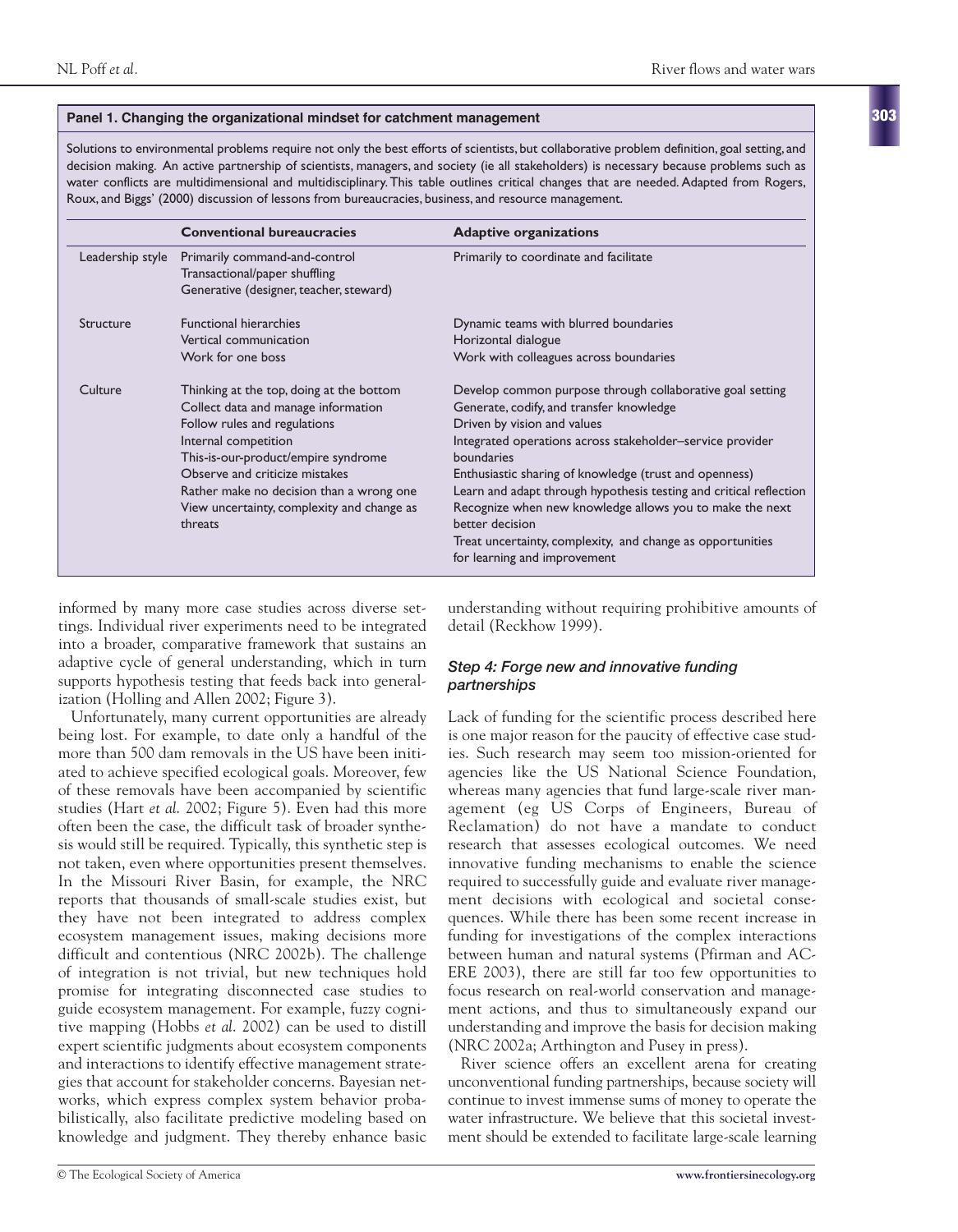**304**

opportunities, where relatively small investments by traditional science funding agencies, such as the National Science Foundation and the US Environmental Protection Agency, can promote more active research involvement and thus leverage important scientific gains of broad social benefit.

Given the demonstrated desire of many societies to promote environmental quality (Shabecoff 2000), democratic governments can play a catalytic role in supporting research to focus on and learn from large-scale river restoration projects. Governments own and operate thousands of dams and countless other water control structures around the world. They should act now to address many of the ecological problems these facilities have caused (WCD 2000), particularly given the evidence that substantial ecological benefits can be realized with minimal or no economic sacrifice by existing water users (for example, see the Green River, Kentucky case study in Richter *et al*. 2003a). Specifically, national legislation or executive orders are warranted, calling for reviews of all federal dams and assessments of opportunities to better manage these facilities to support riverine biodiversity and ecosystem services. Allocation of a small portion of the revenues generated at federal hydroelectric power dams would greatly benefit ecosystem research and monitoring. Hydropower revenues, generated at the main dams of the Colorado River Storage Project (Richter *et al*. 2003a), support both the Grand Canyon Monitoring and Research Center and the monitoring element of the Recovery Implementation Program for Endangered Fish Species in the Upper Colorado River Basin. In South Africa, the federal Water Research Commission receives all its revenue from a tariff on national water consumption. These funds are then distributed to the research community.

As examples of successful engagement of scientists in water management accumulate (such as the studies below Glen Canyon and Flaming Gorge dams mentioned above),

various organizations with non-research missions may well commit more funding to this kind of research. For example, scientists from the Nature Conservancy are working with the US Army Corps of Engineers in a set of adaptive management experiments to modify dam operations to enhance ecological conditions on a number of rivers, including the Green River in Kentucky (Richter *et al*. 2003a). The Tennessee Valley Authority's modified operation of their dams to improve downstream water quality (Bednarek 2002) provides another example of a new partnership between management and research. Broader initiatives are growing as well, such as those that link local community activities with state and federal funding initiatives. The Natural Heritage Trust's Rivercare Program, the Murray-Darling River Basin's Natural Resource Management Strategy in Australia, and the California Bay–Delta Program in the US are just a few examples. Although this is encouraging, much more is needed.

## $\blacksquare$  Conclusions

Achieving a more effective and sustainable balance between human and ecological needs for fresh water is one of the great challenges of this century. Population increases, economic development, and a changing climate will exacerbate water conflicts, leading to even more demands for sound science to inform decision making and achieve social and environmental goals. Society is now expending substantial resources to incorporate ecological goals into water management, and we have a right to expect appropriate returns on those investments. Our broad ecological understanding of river ecosystems – the flow regime concept in particular – furnishes the framework within which society can balance economic and environmental objectives. At the same time, recent water conflicts make it apparent that we must continue to improve our science in support of decision making, while recognizing that outcomes can never be entirely certain.





*Figure 5. The effectiveness of dam removal as a method of river restoration is being evaluated in several regions of the US. (left) Scientists from Philadelphia's Patrick Center for Environmental Research study the removal of the 2-m high milldam on Manatawny Creek in southeast Pennsylvania in Aug 2002, (right) after documenting ecological conditions before the dam was removed (Bushaw-Newton et al. 2002).*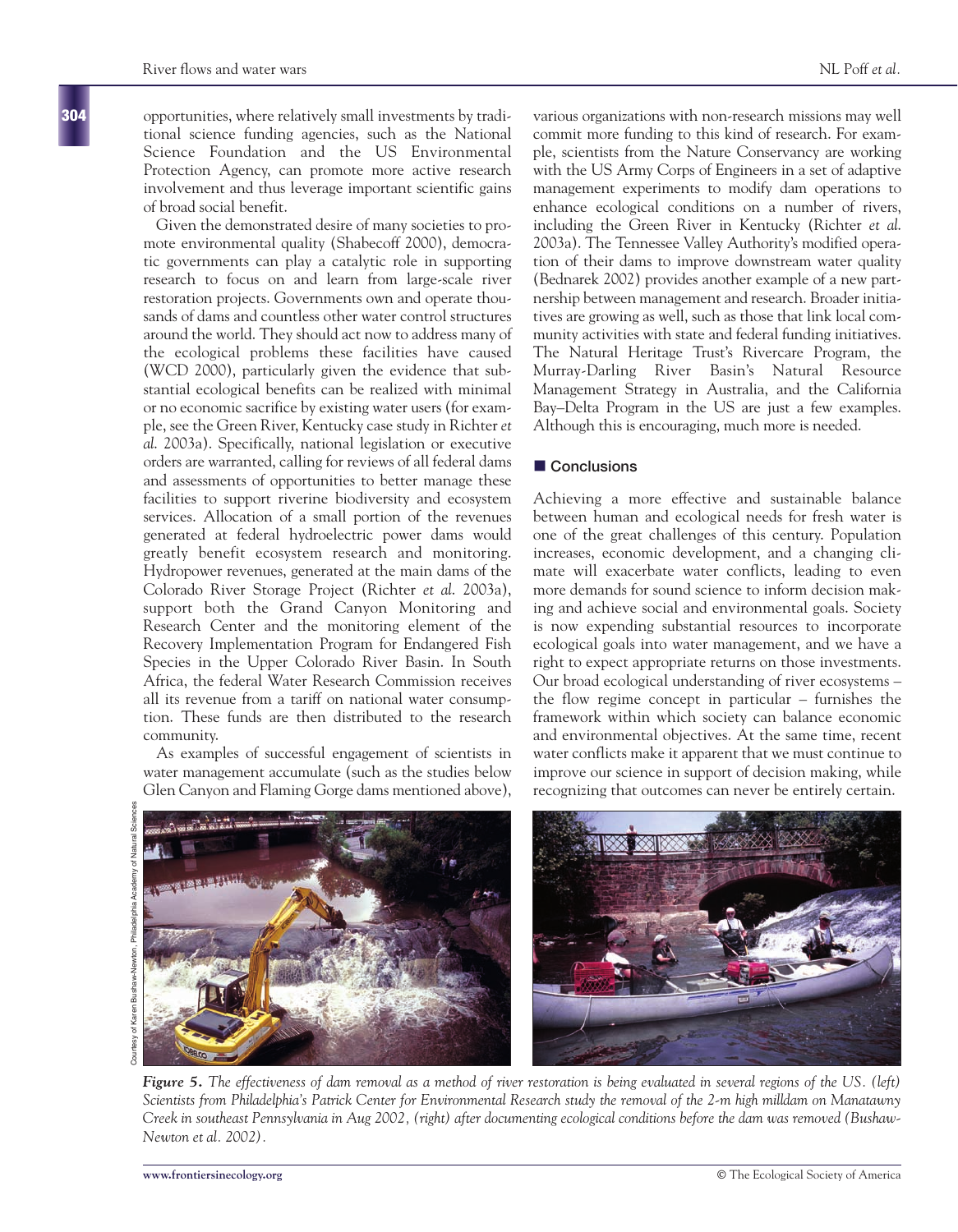Our conceptual understanding of river ecosystem function now needs to be bolstered with more detailed and specific knowledge, which is best gained by learning experimentally from present and future management practices coupled with a synthesis of existing knowledge from ongoing case studies. For a relatively small investment of funds, and with a perhaps more challenging realignment of research priorities through professional incentives, we can take advantage of numerous opportunities for learning that are otherwise being missed. Key elements in our alternative model for advancing river science include an expanded spatial scale that extends to entire, large ecosystems, the engagement of stakeholders and the public in defining shared visions and objectives, a greater emphasis on learning through case studies, which can teach us what is context-specific and what is general, and finding innovative ways to match a relatively small investment in research and evaluation to complement much larger investments in infrastructure and help repair damaged ecosystems through successful partnerships. We believe these four steps will result in scientific and social gains that will demonstrably improve river management and sustainability, thereby providing long-term social benefits that will more than repay the initial investments.

## ■ Acknowledgments

This article evolved from a science workshop held in Fort Collins, Colorado, in July 2001. We thank the other participants (Mark Bain, Carol Couch, Cliff Dahm, David Galat, Jackie King, Heather MacKay, Frank Magilligan, Ruth Mathews, David Merritt, Todd Wellnitz), and the NSF for partial sponsoring support (NSF grant DEB 0108832). Nicole Rousmanier, Katherine Ransel, Allison Kozak, and Roger Thomas provided valuable assistance with figures. We also thank Steve Carpenter and Sandra Postel for comments on an early draft.

## - **References**

- Allen TFH, Tainter JA, Pires JC, and Hoekstra TW. 2001. Dragnet ecology – "Just the facts, ma'am": the privilege of science in a postmodern world. *BioScience* **51**: 475–85.
- Arthington AH and Pusey BJ. Flow restoration and protection in Australian rivers. *River Res Appl* **19**. In press.
- Baron JS, Poff NL, Angermeier PL, *et al*. 2002. Meeting ecological and societal needs for freshwater. *Ecol Appl* **12**: 1247–60.
- Bednarek AT. 2002. Dams and decision-making: balancing socioeconomic and ecological considerations (PhD dissertation). Philadelphia, PA: University of Pennsylvania.
- Benda LE, Poff NL, Tague C, *et al*. 2002. How to avoid train wrecks when using science in environmental problem solving. *BioScience* **52**: 1127–36.
- Bradshaw GA and Borchers JG. 2000. Uncertainty as information: narrowing the science–policy gap. *Conserv Ecol* **4**: 7. www.consecol.org/vol4/iss1/art7.
- Bunn SE and Arthington AH. 2002. Basic principles and ecological consequences of altered flow regimes for aquatic biodiversity. *Environ Manage* **30**: 492–507.
- Bushaw-Newton KL, Hart DD, Pizzuto JE, *et al*. 2002. An integrative approach towards understanding ecological responses to

dam removal: the Manatawny Creek study. *J Am Water Res Assoc* **38**: 1–19.

- CALFED (California Bay–Delta Authority) 2001. http://calfed .ca.gov. Viewed 25 February 2003.
- Carpenter SR. 2002. Ecological futures: building an ecology of the long now. *Ecology* **83**: 2069–83.
- Cullen P, Marchant R, and Mein R. 2003. Review of science underlying the assessment of the ecological condition of the Lower Balonne System. Independent scientific review panel report to the Queensland Government. Queensland Natural Resources and Mines Report Number 03025, The State of Queensland. 54 pp.
- Folke C, Carpenter S, Elmqvist T, *et al*. 2002. Resilience and sustainable development: building adaptive capacity in a world of transformations. *Ambio* **31**: 437–40.
- GCMRC (Grand Canyon Monitoring and Research Center) 2003. www.gcmrc.gov. Viewed 9 May 2003.
- Hart DD, Johnson TE, Bushaw-Newton KL, *et al*. 2002. Dam removal: challenges and opportunities for ecological research and river restoration. *BioScience* **52**: 669–82.
- Hobbs BF, Ludsin SA, Knight RL, *et al*. 2002. Fuzzy cognitive mapping as a tool to define management objectives for complex ecosystems. *Ecol Appl* **12**: 1548–65.
- Holling CS and Allen CR. 2002. Adaptive inference for distinguishing credible from incredible patterns in nature. *Ecosystems* **5**: 319–28.
- Holling CS, Gunderson LH, and Walters CJ. 1994. The structure and dynamics of the Everglades system: guidelines for ecosystem restoration. In: Davis SM and Ogden JC (Eds). Everglades: the ecosystem and its restoration. Delray Beach, FL: St. Lucie Press. p 741–56.
- ISG (Independent Science Group) 2000. Return to the river: restoration of salmonid fishes in the Columbia River ecosystem. Report 2000-12. Portland, OR: Northwest Power Planning Council. www.nwppc.org. Viewed 21 November 2002.
- King JM, Brown C, and Sabet H. A scenario-based holistic approach to environmental flow assessments for rivers. *River Res Appl* **19**. In press.
- Kingsford RT. 2000. Ecological impacts of dams, water diversions and river management on floodplain wetlands in Australia. *Austral Ecol* **25**: 109–27.
- Levy S. 2003. Turbulence in the Klamath River Basin. *BioScience* **53**: 315–20.
- Ludwig D. 2001. The era of management is over. *Ecosystems* **4**: 758–64.
- MDBI (Murray-Darling Basin Initiative) 2003. www.mdbc .gov.au/index.htm. Viewed 9 May 2003.
- Muth RT, Crist LW, LaGory KE, *et al*. 2000. Flow and temperature recommendations for endangered fishes in the Green River downstream of Flaming Gorge Dam. Final Report, Project FG-53. Lakewood, CO: Upper Colorado Endangered Fish Recovery Program.
- Naiman RJ, Bunn SE, Nilsson C, *et al*. 2002. Legitimizing fluvial ecosystems as users of water. *Environ Manage* **30**: 455–67.
- Naiman RJ, Magnuson JJ, McKnight DM, *et al*. 1995. The freshwater imperative: a research agenda. Washington, DC: Island Press.
- NPS (National Park Service) 1996. River renewal: restoring rivers through hydropower dam relicensing. Washington, DC: National Park Service.
- NRC (National Research Council) 2002a. Grand challenges in environmental sciences. Washington, DC: National Academy.
- NRC. 2002b. The Missouri River ecosystem: exploring the prospects for recovery. Washington, DC: National Academy.
- NRC. 2002c. Scientific evaluation of biological opinions on endangered and threatened fishes in the Klamath River Basin: interim report. Washington, DC: National Academy.
- Nilsson C, Pizzuto JE, Moglen GE, *et al*. Ecological forecasting and

**305**